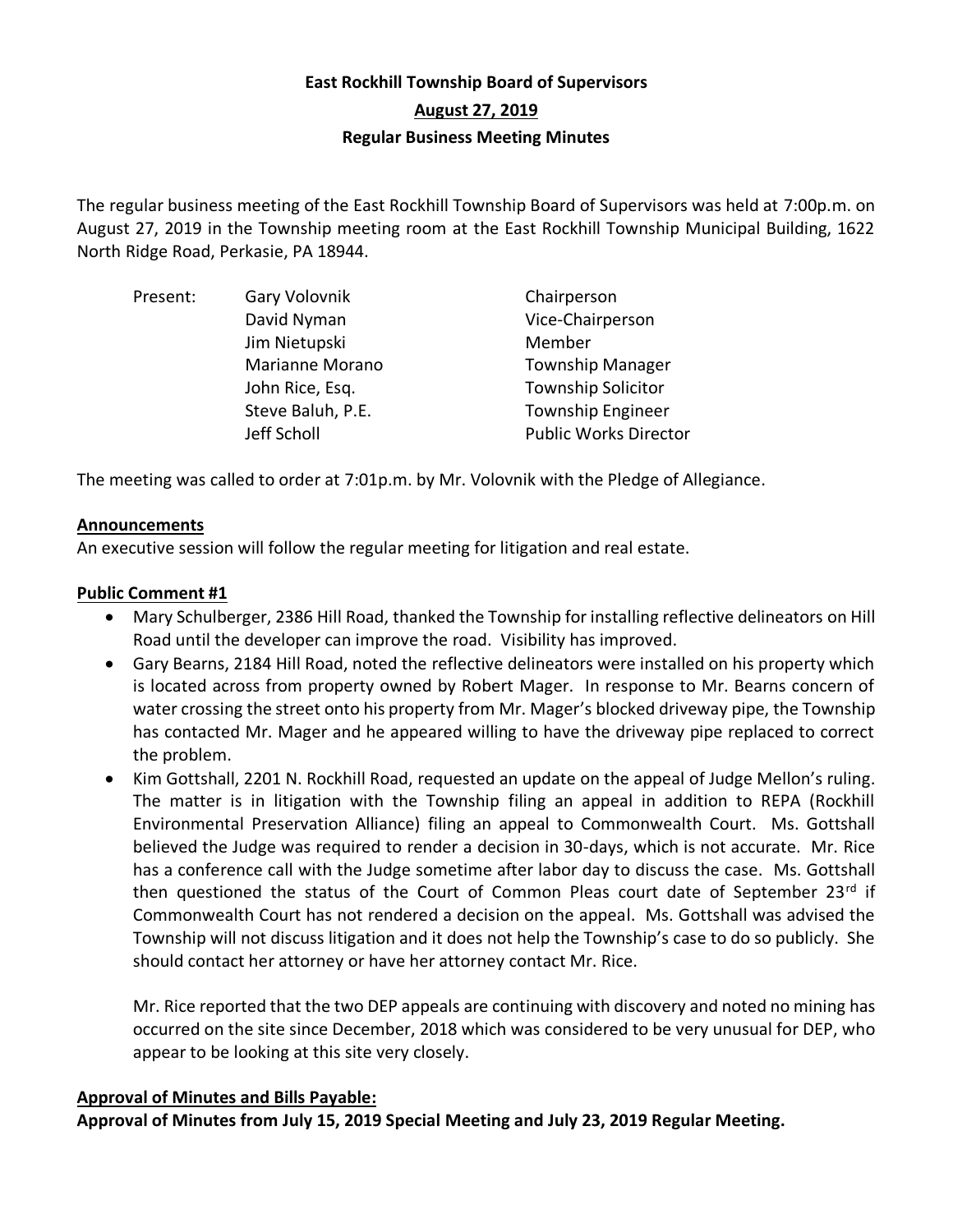East Rockhill Township Board of Supervisors August 27, 2019 Minutes P a g e | 2 of 4

**On motion** by Mr. Nietupski, seconded by Mr. Nyman, to adopt the meeting minutes from the Board of Supervisors' July 15, 2019 Special Meeting and July 23, 2019 Regular Meeting. With no additional discussion, all present voted in favor.

## **Payment of Unpaid Bills dated August 23, 2019 in the amount of \$415,286.96.**

**On motion** by Mr. Nyman, seconded by Mr. Nietupski, to approve payment of Bills List dated August 23, 2019 in the amount of \$415,286.96. With no additional discussion, all present voted in favor.

## **Planning Commission Report: Anne Fenley**

Ms. Fenley reported that the draft Comprehensive Plan review was nearing completion. The Pennridge Airport Lot Line submission was reviewed and recommended for preliminary/final approval along with the waiver requests. The August 8, 2019 agenda and draft minutes were provided to the Board.

**On motion** by Mr. Nyman, seconded by Mr. Nietupski, to approve the Planning Commission Report. With no additional discussion, all present voted in favor.

## **Pennridge Wastewater Treatment Authority Report: David Nyman**

The July 22, 2019 Pennridge Wastewater Treatment Authority draft minutes and June 2019 flows are on file. Mr. Nyman noted at the August meeting inflow and infiltration continues to be under review in addition to electronic meterreaders.

**On motion** by Mr. Volovnik, seconded by Mr. Nietupski, to approve the Pennridge Wastewater Treatment Authority report. With no additional discussion, all present voted in favor.

# **Pennridge Area Coordinating Committee Report: David Nyman**

The next meeting is scheduled for September 26, 2019. Mr. Nyman anticipates the September PACC meeting being cancelled due to a County elected supervisor's meeting conflict. The next meeting takes place October 24<sup>th</sup>.

# **Pennridge Regional Police Commission Report: Chief Blake**

Chief Blake shared the July 2019 Pennridge Regional Police activity report. Of note, Hilltown Township retired Police Chief George Egly recently passed away. Chief Egly assisted the East Rockhill Township Police Department. Pennridge School District first day of regular classes is September 3. The report is on file. **On motion** by Mr. Nyman, seconded by Mr. Nietupski, to approve the Police Commission Report. With no additional discussion, all present voted in favor.

# **Township Manager's Report: Marianne Morano**

**East Rockhill Township 2018 Draft Financial Report.** Received and distributed to the Supervisors for review.

**On motion** by Mr. Nietupski, seconded by Mr. Nyman, to acknowledge receipt and finalize the 2018 draft financial report prepared by the appointed Auditors and authorize Chairperson execution of the representation letter. With no additional discussion, all present voted in favor.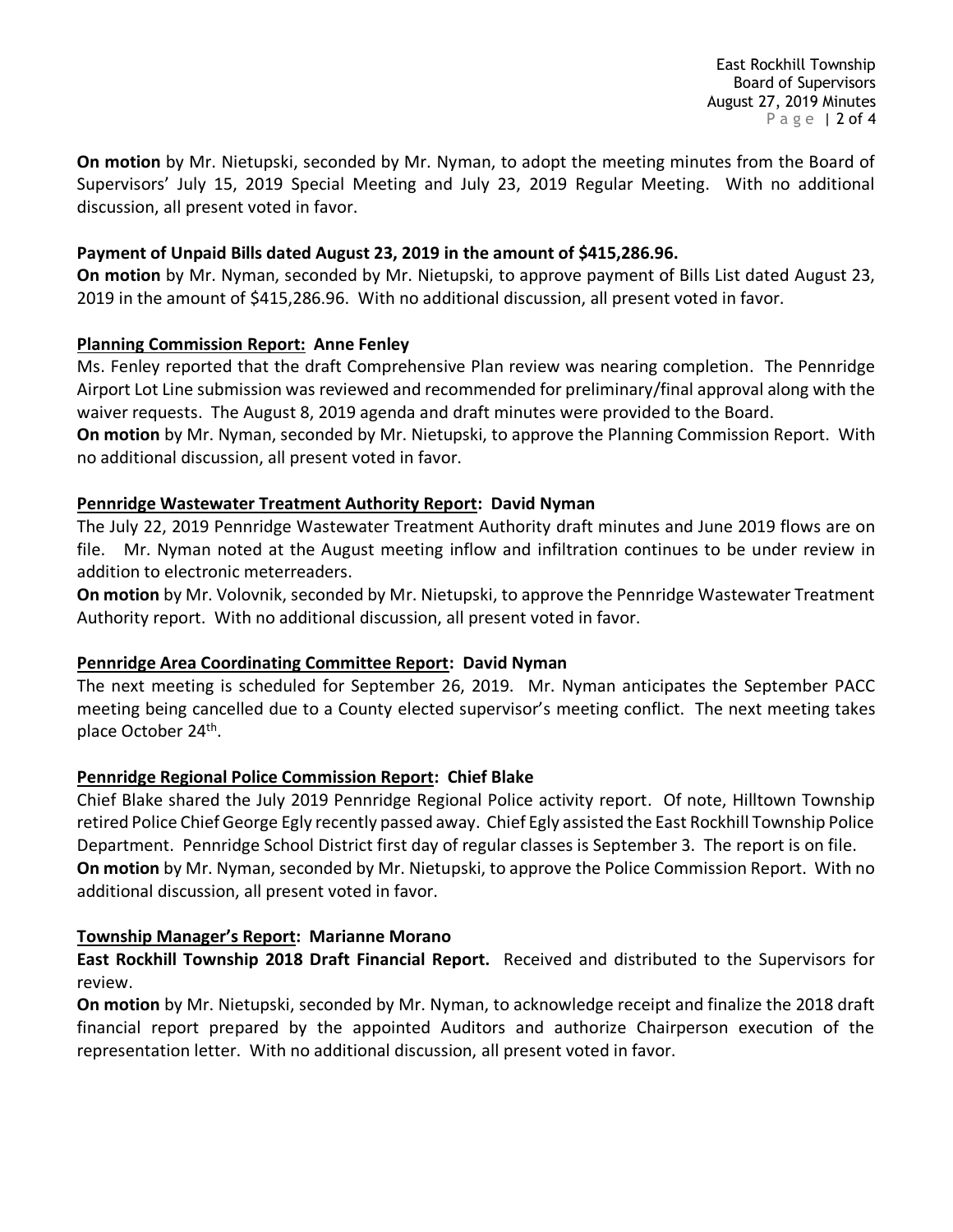East Rockhill Township Board of Supervisors August 27, 2019 Minutes P a g e | 3 of 4

**CKS Engineers Proposal for Sewage Pumping Station Replacement Project.** Mrs. Morano requested confirmation that the Board would like to place the Three Mile Run Road pumping station replacement out for bid for possible construction in 2020.

**On motion** by Mr. Nyman, seconded by Mr. Nietupski, to approve CKS Engineers proposal in the amount of \$6,400 as presented. With no additional discussion, all present voted in favor.

## **2020 Preliminary Draft Budget:**

**On motion** by Mr. Nyman, seconded by Mr. Volovnik, to authorize advertising 2020 preliminary budget work session meetings for 6:15pm on September 24, 2019 and October 22, 2019. With no additional discussion, all present voted in favor.

**On motion** by Mr. Nietupski, seconded by Mr. Nyman, to approve the Township Manager Report. With no additional discussion, all present voted in favor.

## **Public Works Report: Jeff Scholl**

Mr. Scholl updated the Board on Public Works activities for July, 2019. The report is on file. Mr. Nietupski asked if the homeowner on West Rock Road had corrected his driveway pipe. Yes he has. **On motion** by Mr. Nyman, seconded by Mr. Nietupski, to approve the Township Public Works Report. With no additional discussion, all present voted in favor.

#### **Engineer Report: Steve Baluh, P.E.**

**Pennridge Airport Lot Line Adjustment at Ridge Road and Three Mile Run Road Preliminary Final:** Andy Woods, P.E. of Hanover Engineering, was present to review the proposed lot line adjustment subdivision proposing to consolidate 9 lots into 5 lots. Two of the parcels involved along Three Mile Run Road contain existing dwellings which will remain on reconfigured lots, tax map parcel 12-9-126 & 127-1 (Lots 5 & 6). Additionally, tax map parcels 12-8-124-1 & 12-9-125 will be reconfigured into a single vacant parcel (Lot 3 & 4) along Three Mile Run Road, and tax map parcel 33-7-5 will be reconfigured with a portion of tax map parcel 12-9-149 to create a single vacant parcel (LOT 2 & 2A) along Ridge Road. No new building lots are being created and no construction is proposed on the plan. Parcels are located within the I1, I2, S, and RR zoning districts.

**On motion** by Mr. Nietupski, seconded by Mr. Nyman, to grant preliminary/final land development approval to the Pennridge Airport Lot Line and to grant waiver requests per Hanover Engineering letter dated August 8, 2019 contingent on compliance with the C. Robert Wynn Associates review letter dated July 31, 2019. With no additional discussion, all present voted in favor.

**Subdivision Plan Review Status.** Review dated August 1, 2019 is in the Board's packets. No action is necessary.

**On motion** by Mr. Nietupski, seconded by Mr. Nyman, to accept the Township Engineer report. With no additional discussion, all present voted in favor.

# **Solicitor Report: John Rice, Esq.**

**Declaration of Easement 1211 West Rock Road Tax Map Parcel 12-009-103-001.**